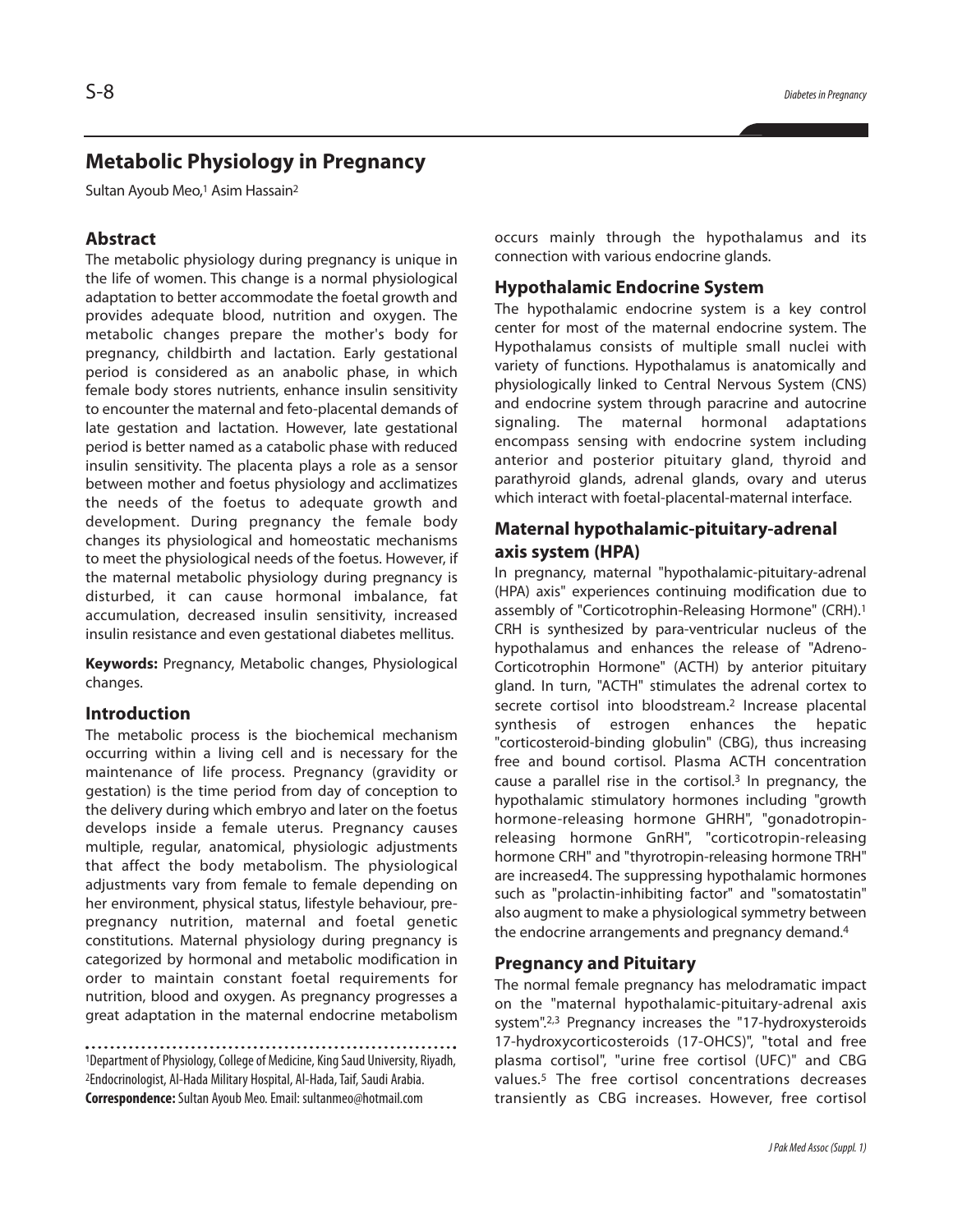increases particularly during the 2nd and 3rd trimesters. As pregnancy progresses hypo-thalamic and pituitary hormone secretion is decreased, although, circulating levels increase due to placental production of biochemically identical hormones. <sup>6</sup> Amongst anterior pituitary gland hormones, "growth hormone" (GH) synthesis decreases, however, "placental-like growth hormone" increases in the third trimester of the pregnancy. There is also an increase in "adrenocorticotropic hormone (ACTH)" and "thyrotropin (TSH)" hormone. The intermediate lobe of the pituitary gland secretes "melanocyte-stimulating hormone" (MSH) that causes skin hyper-pigmentation during pregnancy.

The supra-optic nuclei of the hypothalamus synthesize "antidiuretic hormone" (ADH) and paraventricular nuclei of the hypothalamus secrete "oxytocin". Both hormones are stored in the posterior pituitary gland. The gradual upsurge in maternal plasma fluid is due to the pregnancyallied hormones that decrease marginal vascular resistance to activate the "renin-angiotensin-aldosterone system", Pregnancy amplifies the ADH discharge, fluid retention to maintain blood pressure. 7

#### **Pregnancy and Thyroid Hormones**

In thyroid physiology, pregnancy brings about many physiological changes including increased plasma volume and renal clearance. <sup>8</sup> In pregnancy, the basal metabolic rate (BMR) is increased that results in tachycardia. To encounter the increased metabolic requirements during pregnancy, two folds increase is observed in serum "thyroxine-binding globulin" (TBG) and "thyrotropin" (TSH) receptor stimulation by human "chorionic gonadotropin" (HCG). To retain the ample free "thyroid hormone" levels during the pregnancy, "thyroxine (T4)" and "triiodothyronine (T3)" synthesis increase in the first half of pregnancy and the overall synthesis rate of thyroid hormones returns to prepregnancy conditions. 9

# **Pregnancy and Adrenal Gland Response (Catecholamines)**

The first trimester of pregnancy is allied with considerable, dynamic adaptations in cardio-vascular autonomic nervous system (ANS) with increase in sympathetic and decreases in parasympathetic activity<sup>10</sup> that results an upsurge in heart, respiratory rate, stroke volume and cardiac output. Sympathetic stimulation during pregnancy may have a beneficial effect of familiarizing the pregnant female to haemodynamic changes thus decreasing the risk of hypotension during various body positions. <sup>10</sup> Although, increased sympathetic function enhances the risk of hypertension and pre-eclampsia if there is dysregulation in the normal cardiovascular adaptations. About 12-20% of the maternal catecholamines cross the placenta and the remaining are metabolized. The placenta plays an imperative role in preventing maternal catecholamines from crossing the placenta to the foetal side.

### **Pregnancy and Adaptations of Placenta**

The placenta plays a role of sensor to maintain the normal physiological needs of the foetus through physiological adaptations to maintain adequate foetal growth and development. The placenta control nutrient uptake, waste elimination and gas exchange between maternal and foetal interfaces. Human placental lactogen increases during the second trimester of the pregnancy and stimulates lipolysis, liberating maternal free fatty acids in order to provide an alternate source of energy for the mother to conserve glucose for foetal usage. <sup>11</sup> The enhanced free fatty acid may interfere with the insulindirected entry of glucose into the maternal cells, thus human placental lactogen is a major antagonist of insulin action during pregnancy<sup>11</sup> and results in the development of gestational diabetes mellitus.

# **Pregnancy and Insulin Sensitivity and Resistance**

In the 21st century, one of the most challenging issues for the physicians is to manage diabetes mellitus mainly Gestational Diabetes Mellitus (GDM). The occurrence of GDM varies substantially between populations however, as per IDF report, it affects approximately 15% of pregnant women worldwide. Pregnancy causes reduced peripheral insulin sensitivity and enhances diabetogenic hormones including "oestrogen, progesterone, prolactin, human placental lactogen and cortisol" which are more marked in GDM to complete the metabolic requirements of the foetus and mother. <sup>13</sup> The cascade of consequent hormonal events promotes an upsurge in maternal blood glucose, reduced liver glycogen with an advancement in liver glucose and increased insulin production. In the second to third trimester, maternal fat deposition increases leading to insulin resistance and decreases 45-70% insulin sensitivity.<sup>14</sup> Insulin resistance may also be linked to fat mass accumulation which causes decrease utilization of maternal glucose to reserve additional glucose for foetal use. This reworking is a part of normal metabolic physiology as feto-placental part uses 30-50% of the maternal glucose pool in the third trimester for growth and development. <sup>15</sup> Inconsistency in the metabolic mechanisms causes gestational diabetes mellitus.

### **Pregnancy and Gestational Diabetes Mellitus**

Many pregnant females normalize blood glucose levels